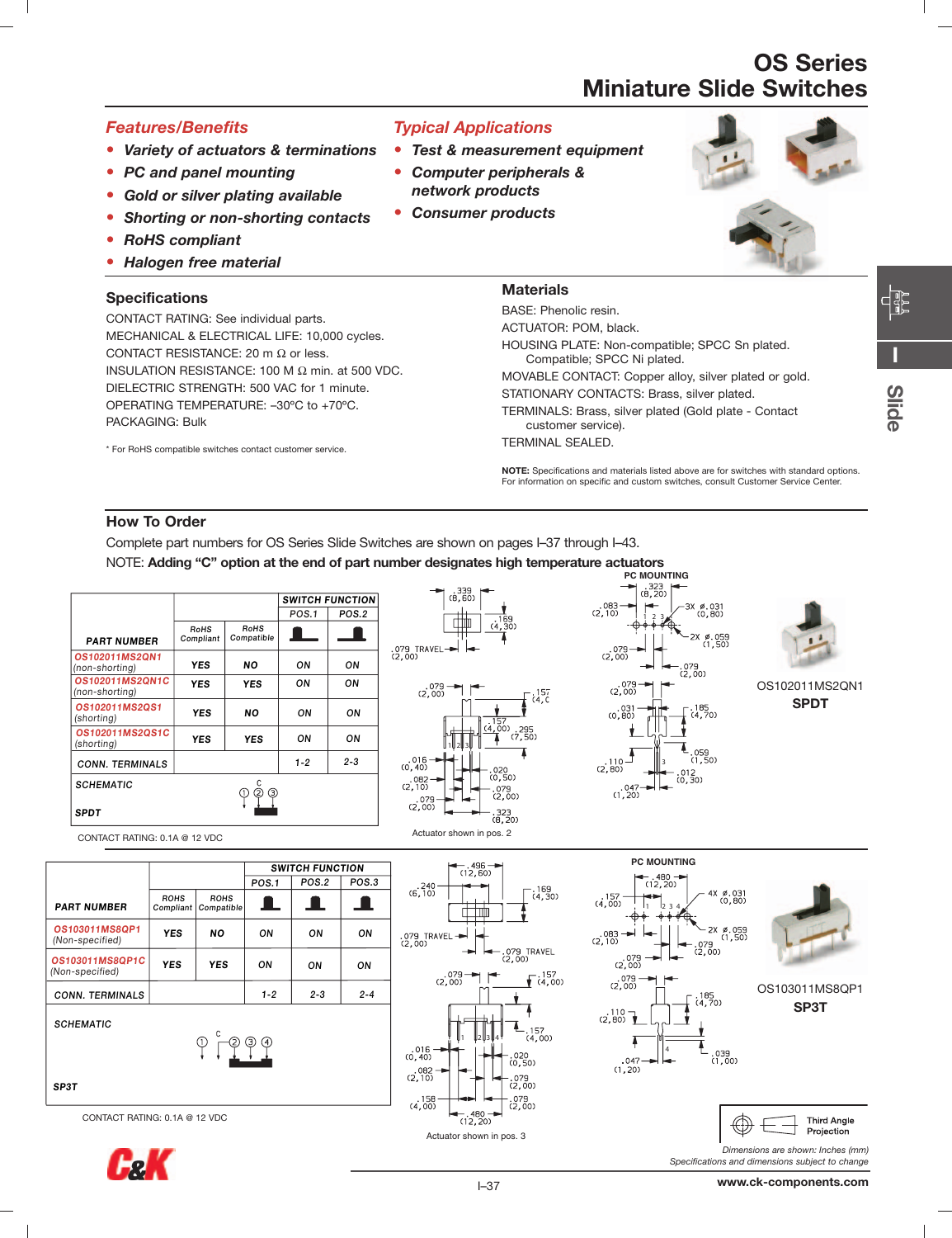

Actuator shown in pos. 1

 $(9,00)$ 

 $\frac{118}{(3.00)}$ 

*Dimensions are shown: Inch (mm) Specifications and dimensions subject to change*



 $\Box$ 

**Third Anale** Projection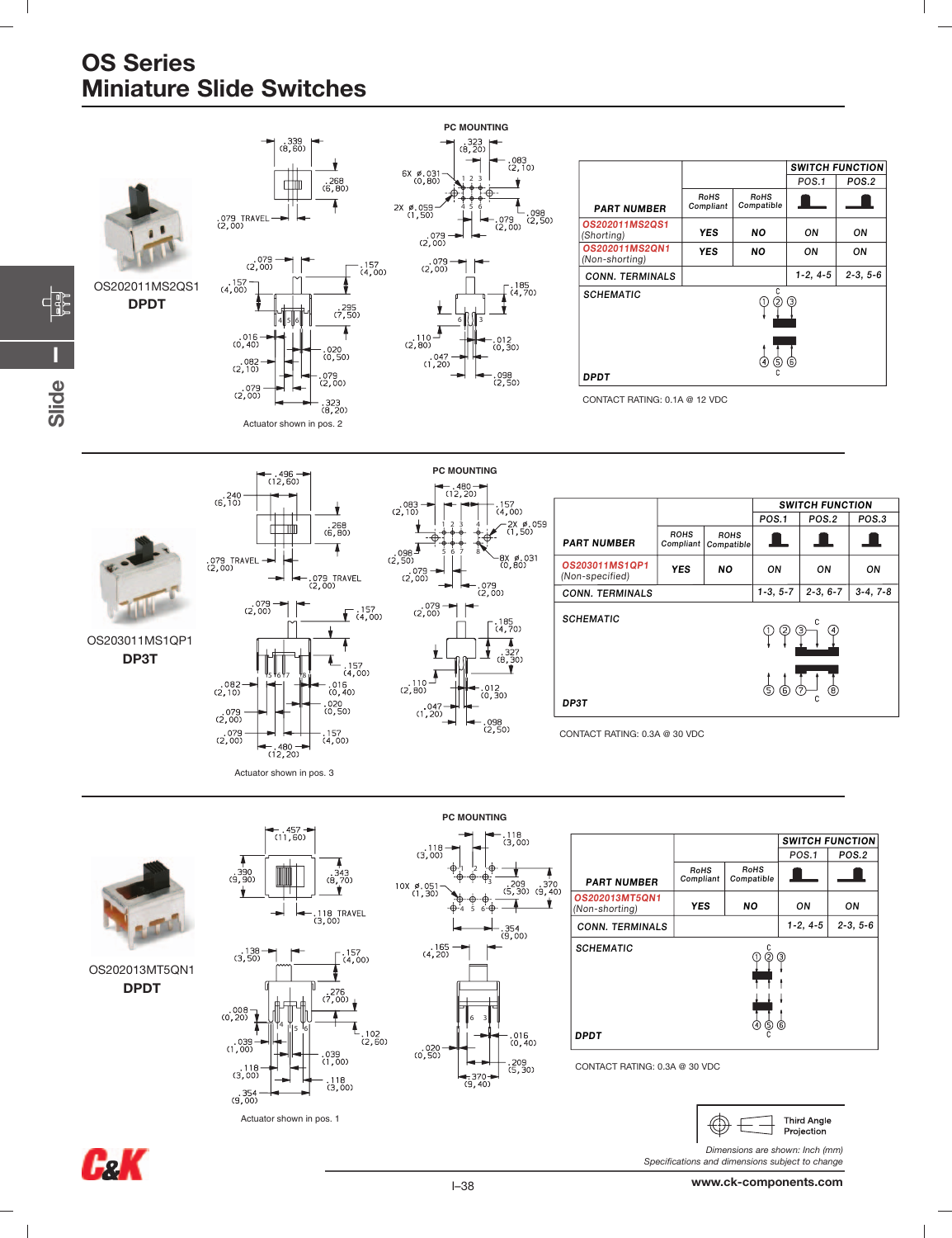**I**

**Slide**



 $\mathbb{R}^n$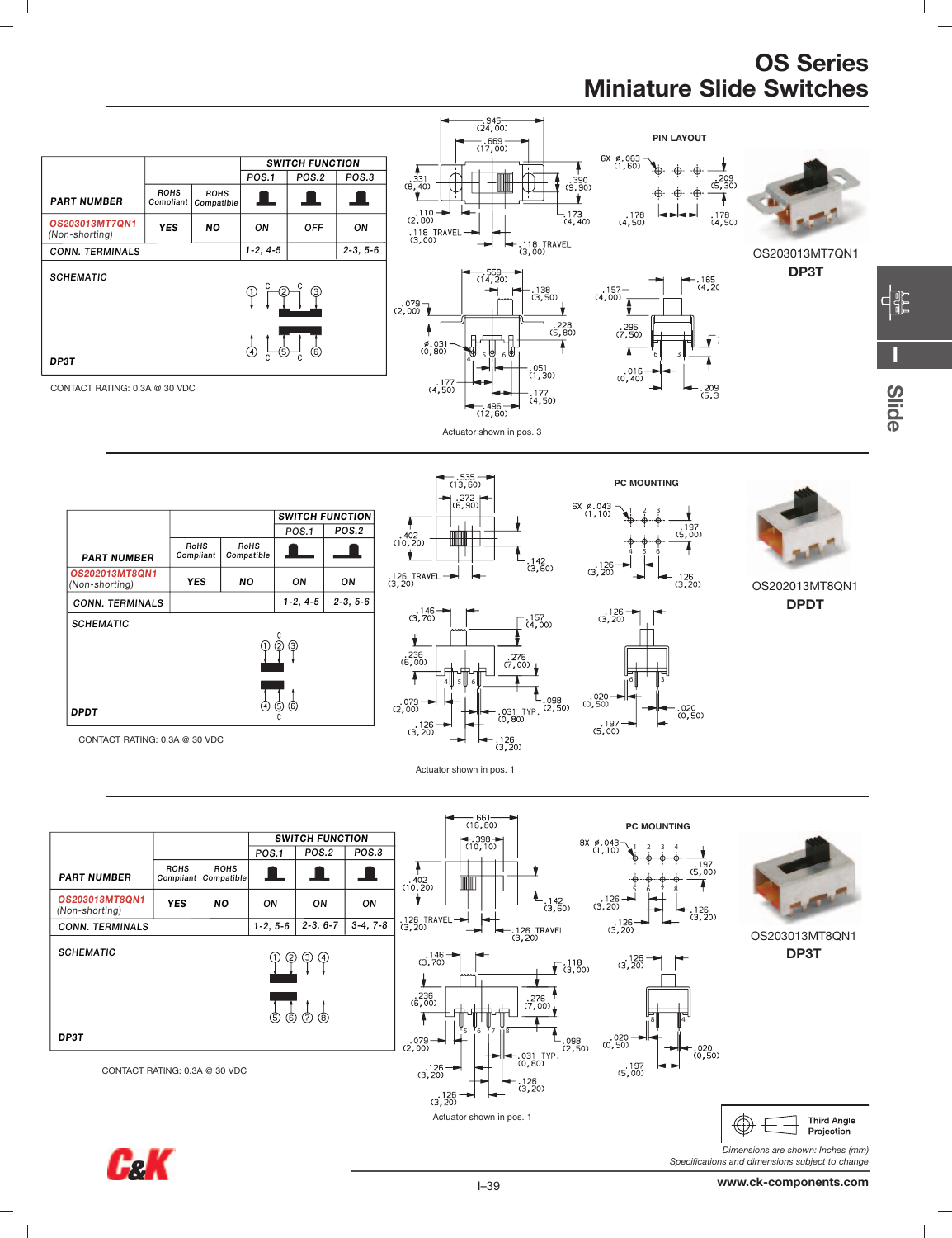**I**

**FB** 

**Slide**

 $\sim$  1

![](_page_3_Figure_1.jpeg)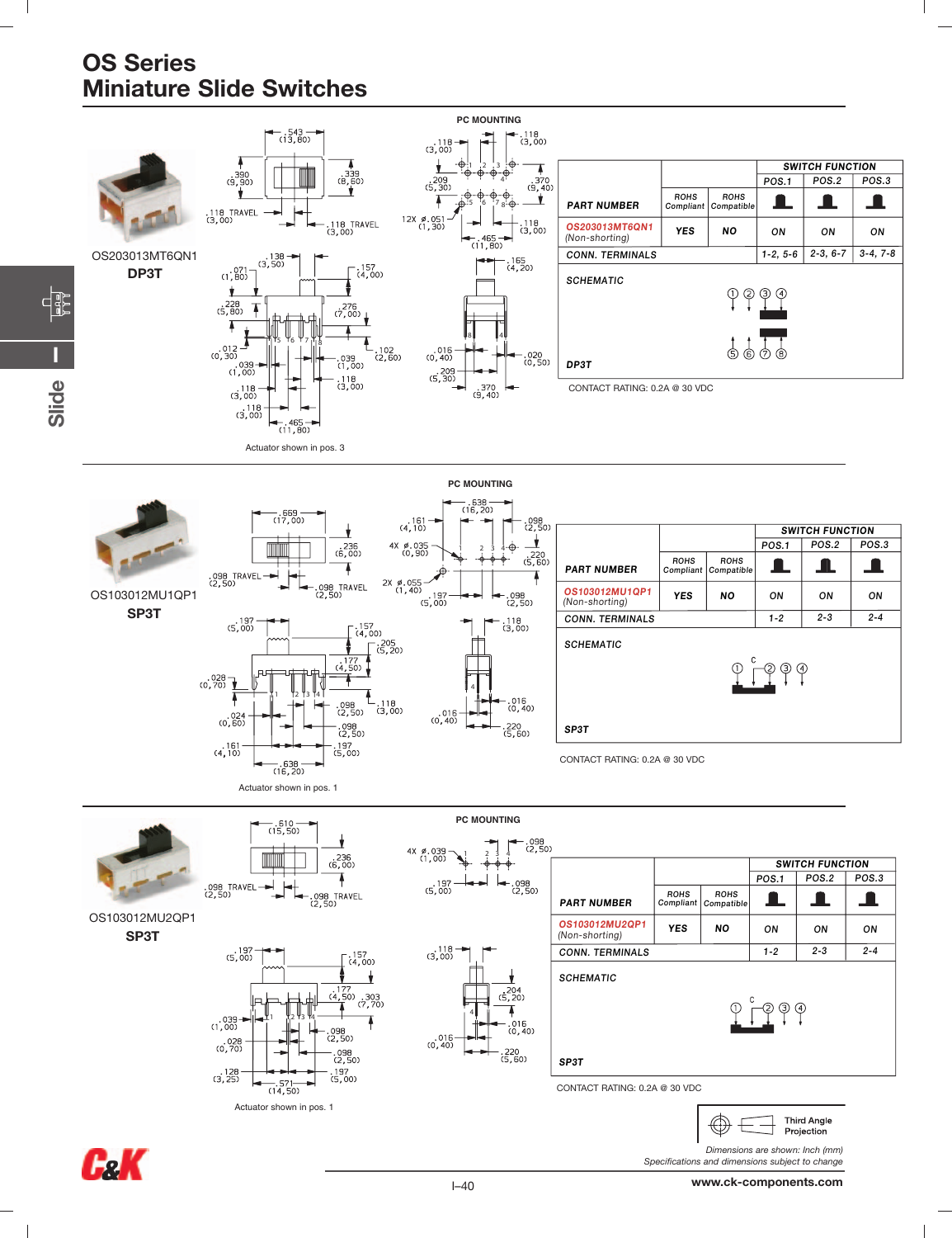**I**

4

**Slide**

![](_page_4_Figure_1.jpeg)

**FeK** 

 $\blacksquare$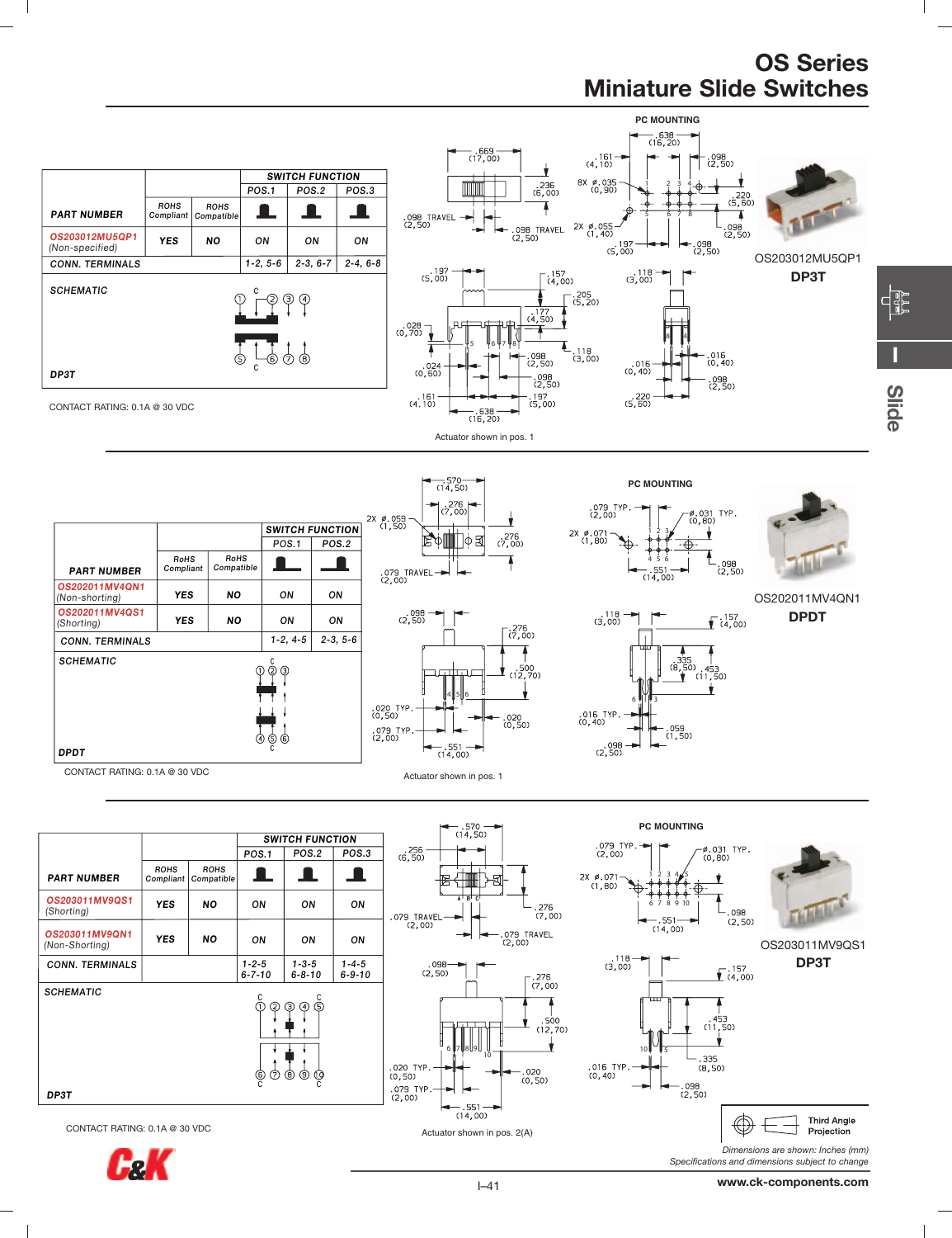$\mathbb{R}^n$ 

![](_page_5_Figure_1.jpeg)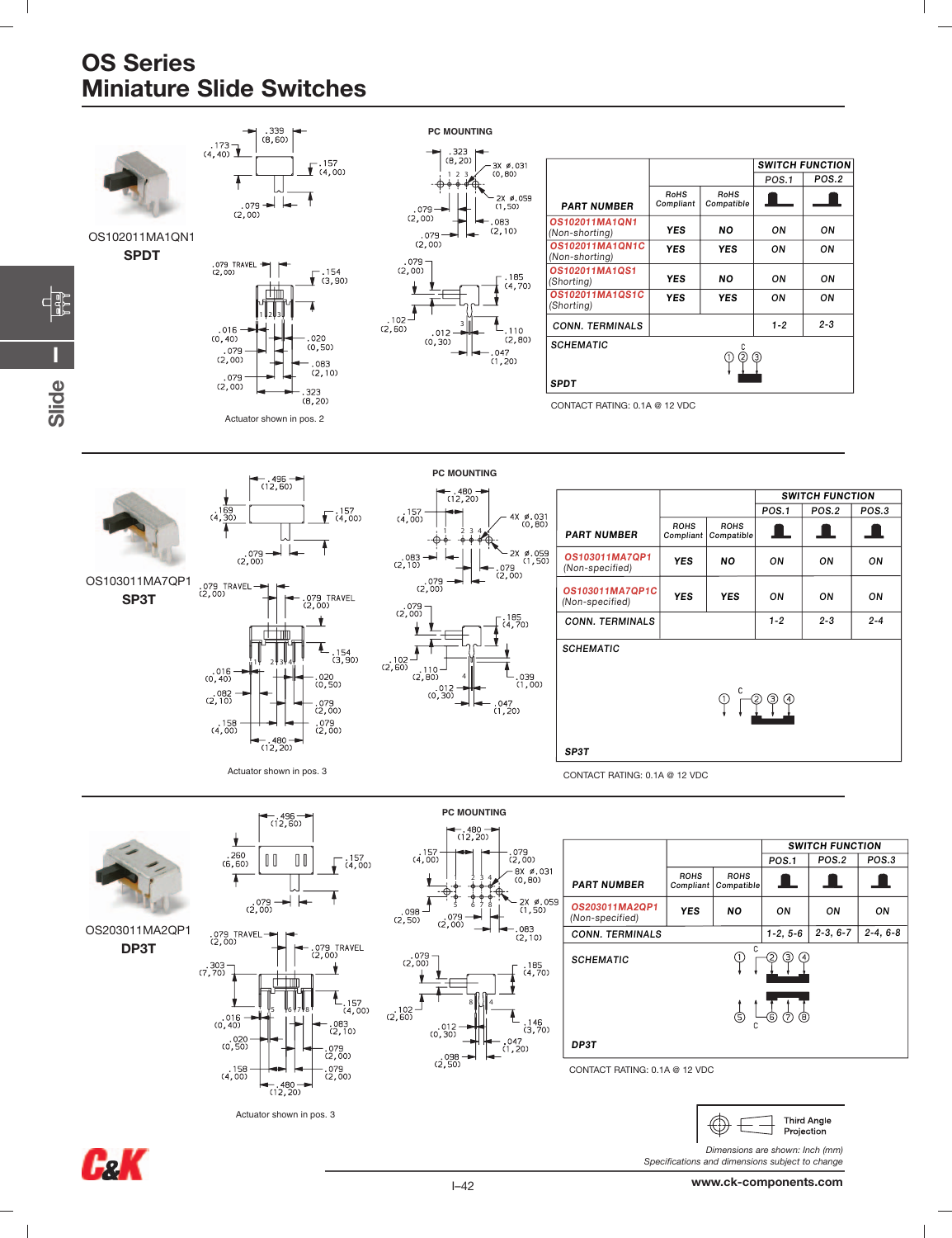**I**

E

 $\mathbf{I}$ 

**Slide**

![](_page_6_Figure_1.jpeg)

 $\mathbf{I}$ 

![](_page_6_Figure_3.jpeg)

![](_page_6_Picture_4.jpeg)

*Dimensions are shown: Inches (mm)*

*Specifications and dimensions subject to change*

 $\sim$  1

 $\overline{1}$